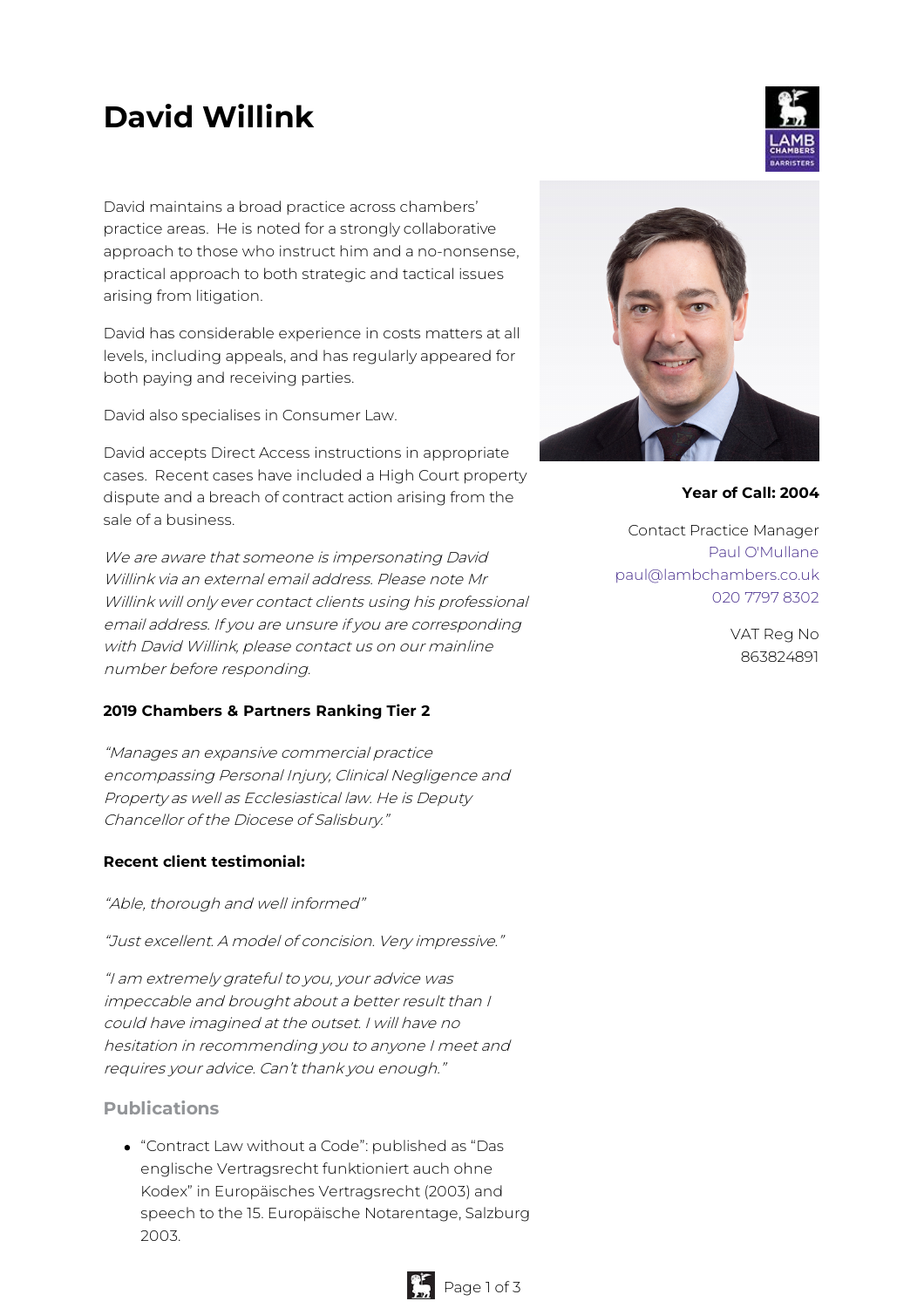- "Three Rivers: privilege revisited": Amicus Curiae (May 2005), and speech to Institute of [Advanced](http://journals.sas.ac.uk/amicus/article/view/1095/978) Legal Studies.
- Civil Court Practice (the Green Book): contributor (2005).
- Bloomsbury's Law of Limitation: Administrative Law chapter (2006-present).
- LexisNexis Legal Terms Navigator: dispute resolution (2010).

# **Further information**

# **Qualifications**

- MA (mathematics & law), Magdalene College, Cambridge; President, Cambridge Union
- LLM (canon law), University of Wales College of Cardiff
- City University & Inns of Court School of Law

# **Memberships**

- Personal Injury Bar Association
- Ecclesiastical Law Society

## **Background**

David gained extensive experience in government, including responsibility for civil law reform in the areas of contract, trusts and privacy & freedom of expression. He appeared before Select Committees in both Houses of Parliament, and represented the UK in Brussels, Luxembourg, Strasbourg and Salzburg. He was responsible for the defence of domestic libel law in Steel & Morris v United Kingdom [2005] ECHR 103 ('McLibel'). He also held responsibility for advice on appointments to Queen's Counsel and senior judicial office, and was a trained judicial appointments selection interviewer.

### **Interests**

Music, singing, food, alternative education.



### **Property**

Acts for both landlords and tenants in residential and commercial tenancy matters. Practice also encompasses real property matters including mortgages, boundary and